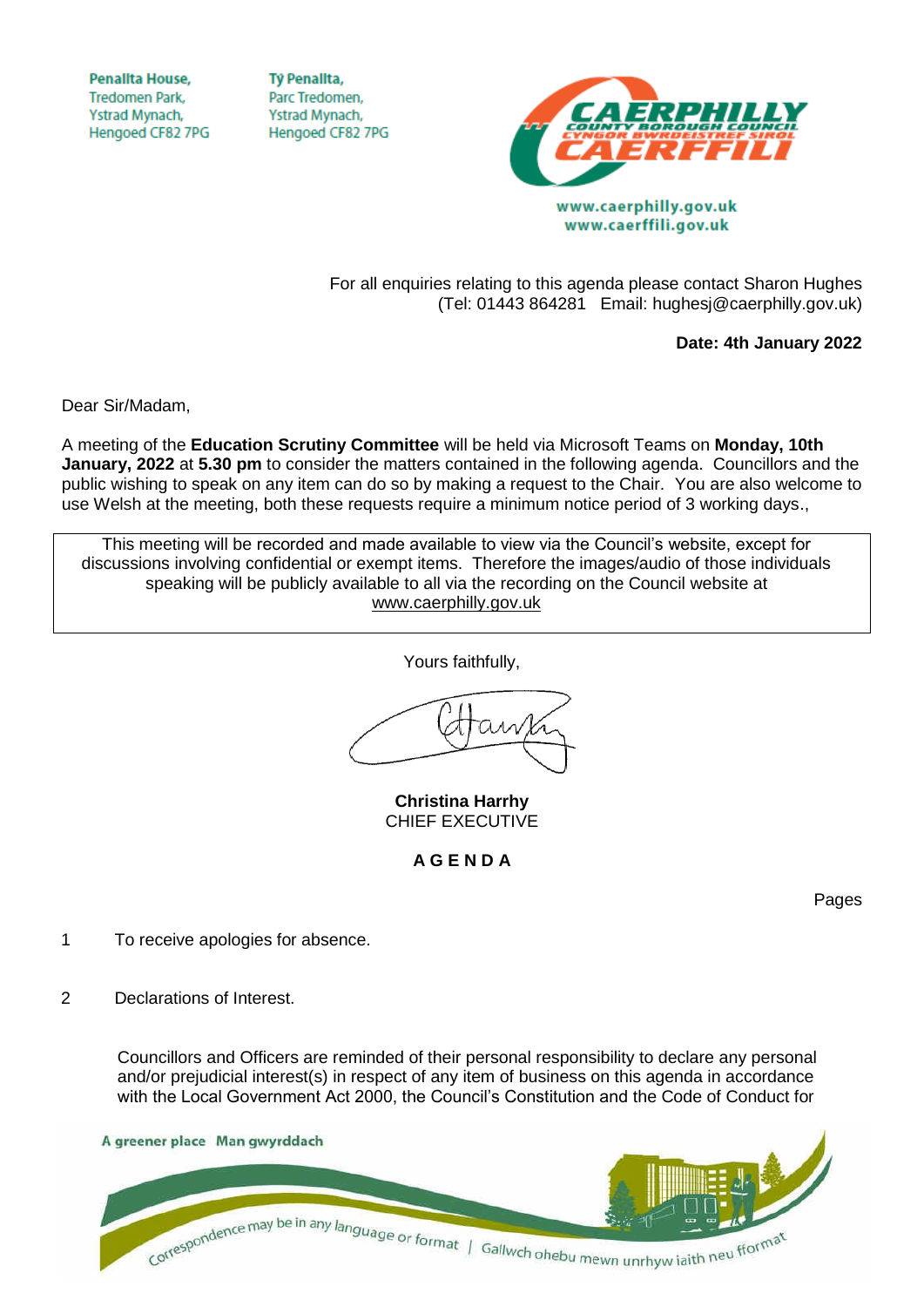both Councillors and Officers.

To approve and sign the following minutes: -

- 3 Education Scrutiny Committee held on 2nd November 2021.  $1 - 6$
- 4 Special Education Scrutiny Committee held on 2nd December 2021.
- 5 Consideration of any matter referred to this Committee in accordance with the call-in procedure.
- 6 Education Scrutiny Committee Forward Work Programme.
- 7 To receive and consider the following Cabinet Reports\*:
	- 1. Local Housing Strategy 2021-26 (Joint Scrutiny Committee) 27th October 2021;
	- 2. Homeless Project Plan (Joint Scrutiny Committee)  $10<sup>th</sup>$  November 2021;
	- 3. Welsh in Education Strategic Plan  $2022$ -2032  $8<sup>th</sup>$  December 2021.

*\*If a member of the Scrutiny Committee wishes for any of the above Cabinet reports to be brought forward for review at the meeting please contact Sharon Hughes, 01443 864281, by 10.00 a.m. on Friday 7th January 2022.*

To receive and consider the following Scrutiny reports: -

8 21st Century Schools and Colleges Band B Programme - Consultation Report: Llancaeach Junior School/Llanfabon Infants School.

19 - 50

7 - 8

9 - 18

9 21st Century Schools and Colleges Band B Programme - Community Engagement Report: Plasyfelin Primary School.

51 - 80

10 21st Century Schools and Colleges Band B Programme - Community Engagement Report: Centre for Vulnerable Learners (Pupil Referral Unit).

81 - 106

107 - 130

11 Self Evaluation.

## **Circulation:**

**Councillors** Mrs E.M. Aldworth, C. Andrews (Vice Chair), P.J. Bevan, A. Collis, W. David, A. Farina-Childs, D.T. Hardacre, D. Havard, M.P. James, Mrs B. A. Jones, B. Miles, Mrs G.D. Oliver, Mrs T. Parry (Chair), J.E. Roberts, J. Simmonds and Mrs J. Stone

## **Co-opted Members**:

**Cardiff ROC Archdiocesan Commission for Education Representative** (with voting rights on educational matters) Mr M. Western